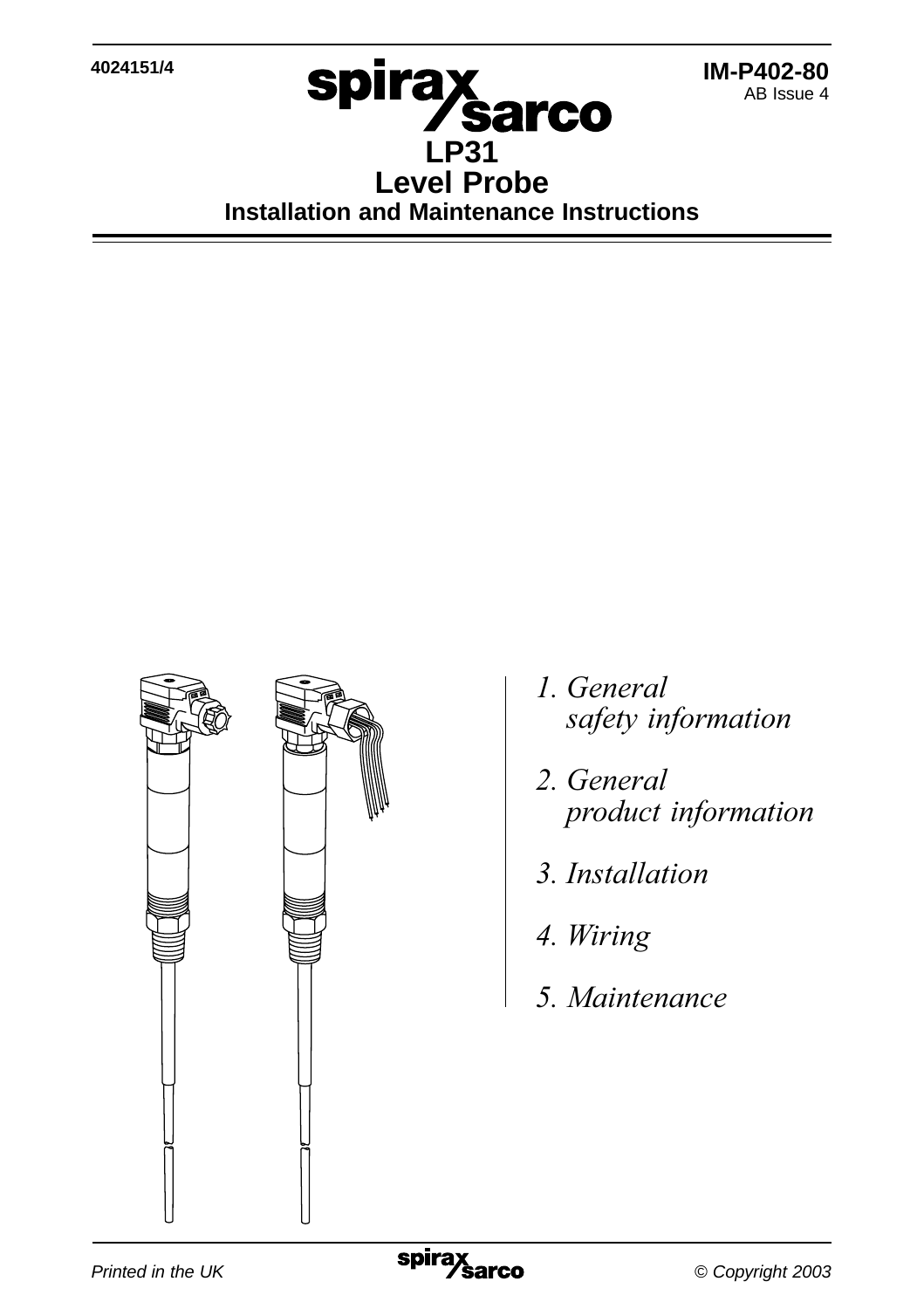# 1. General safety information

**Your attention is drawn to Safety Information Leaflet IM-GCM-10, as well as to any National or Regional regulations.**

**The boiler must be depressurised and vented to atmosphere before installation of the probe. Wherever possible the boiler manufacturer should be consulted for advice on the working and alarm water levels.**

**Under certain circumstances the water level in a boiler can be different to that shown in the gauge glass.**

**Separate literature is available from Spirax Sarco on this subject.**

**Do not install the probe outdoors without additional weather protection.**

**Drain/vent holes must be kept clear - do not cover.**

# 2. General product information

## **2.1 General description**

The Spirax Sarco LP31 is used with an LC3000 controller to provide a high-integrity, selfmonitoring alarm for high water levels in steam boilers and other vessels.

The probe is supplied in three nominal tip lengths, and is cut to the exact length required prior to installation.

The standard LP31 (non-UL listed version) can also be used as a simple (non self-monitoring) high or low level probe with a suitable controller.

### **2.2 Available tip lengths mm (in)**

500 (19.7), 1000 (39.4) and 1500 (59).

## **2.3 Limiting conditions**

| Maximum boiler pressure        | 32 bar g        | $(464 \text{ psi } q)$ |
|--------------------------------|-----------------|------------------------|
| Maximum temperature            | $239^{\circ}$ C | (462°F)                |
| Maximum ambient temperature    | $70^{\circ}$ C  | (158°F)                |
| Maximum probe cable length     | 50 metres       | (164 ft)               |
| Cable socket protection rating | IP65            |                        |
|                                |                 |                        |

## **2.4 How the LP31 works**

### **2.4.1 LP31 used as a high water alarm with LC3000 controller:**

In normal operation as a high level alarm probe:

- **-** The tip is above the water level.
- **-** There is a high resistance path to earth.

#### **If the water level rises to touch the probe tip:**

- **-** The resistance path to earth becomes low.
- **-** The alarm relays in the controller are de-energised.
- **-** The high alarm sounds.

The integrity of the LP31 and its wiring are monitored by the LC3000 controller, and an alarm is signalled if a fault occurs.

#### **2.4.2 LP31 used as a low or high water alarm with LC1000/LC1300 controller:** The LP31 works in the same way, (low resistance in water, high resistance out of water), **but its integrity is not monitored.**

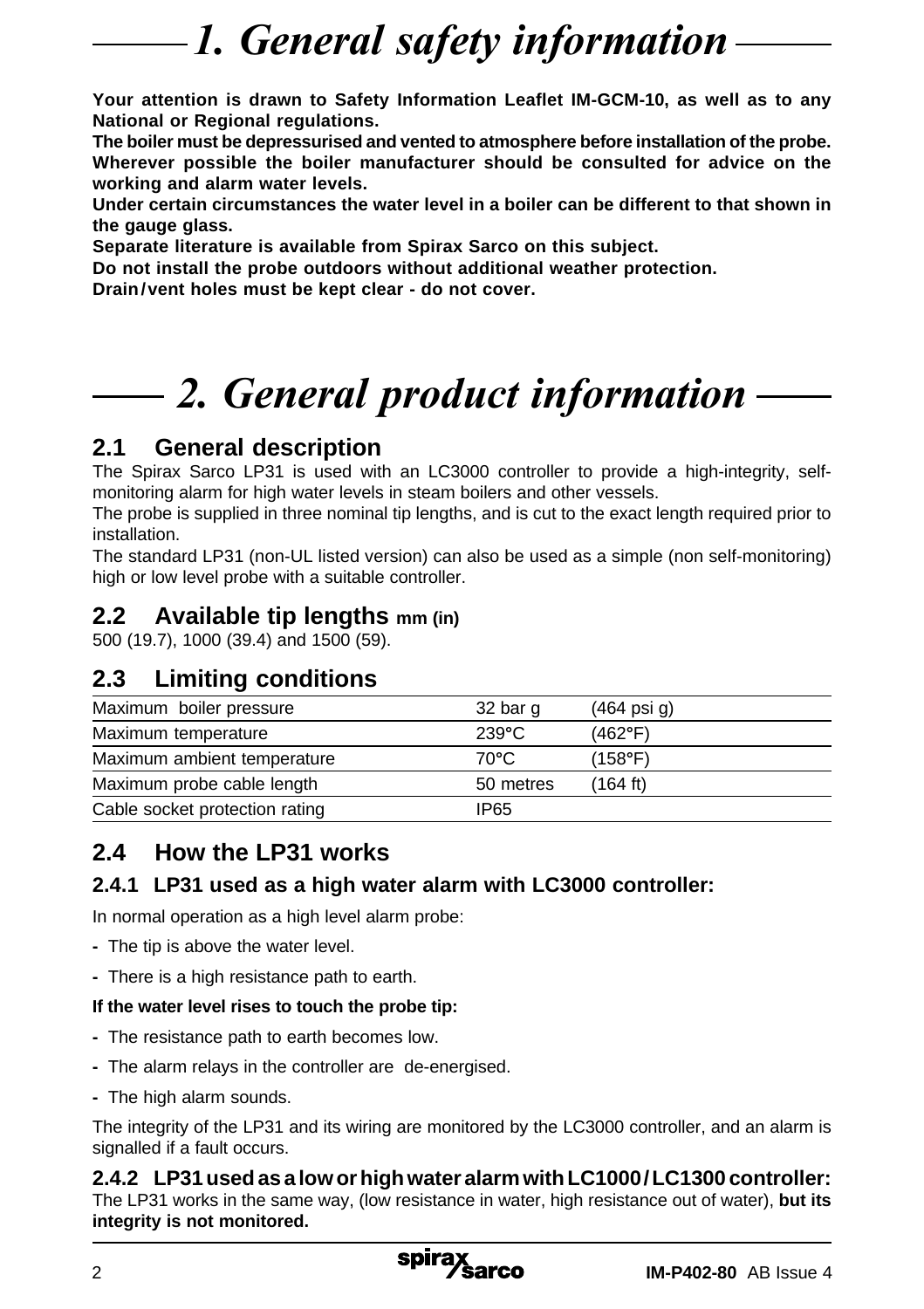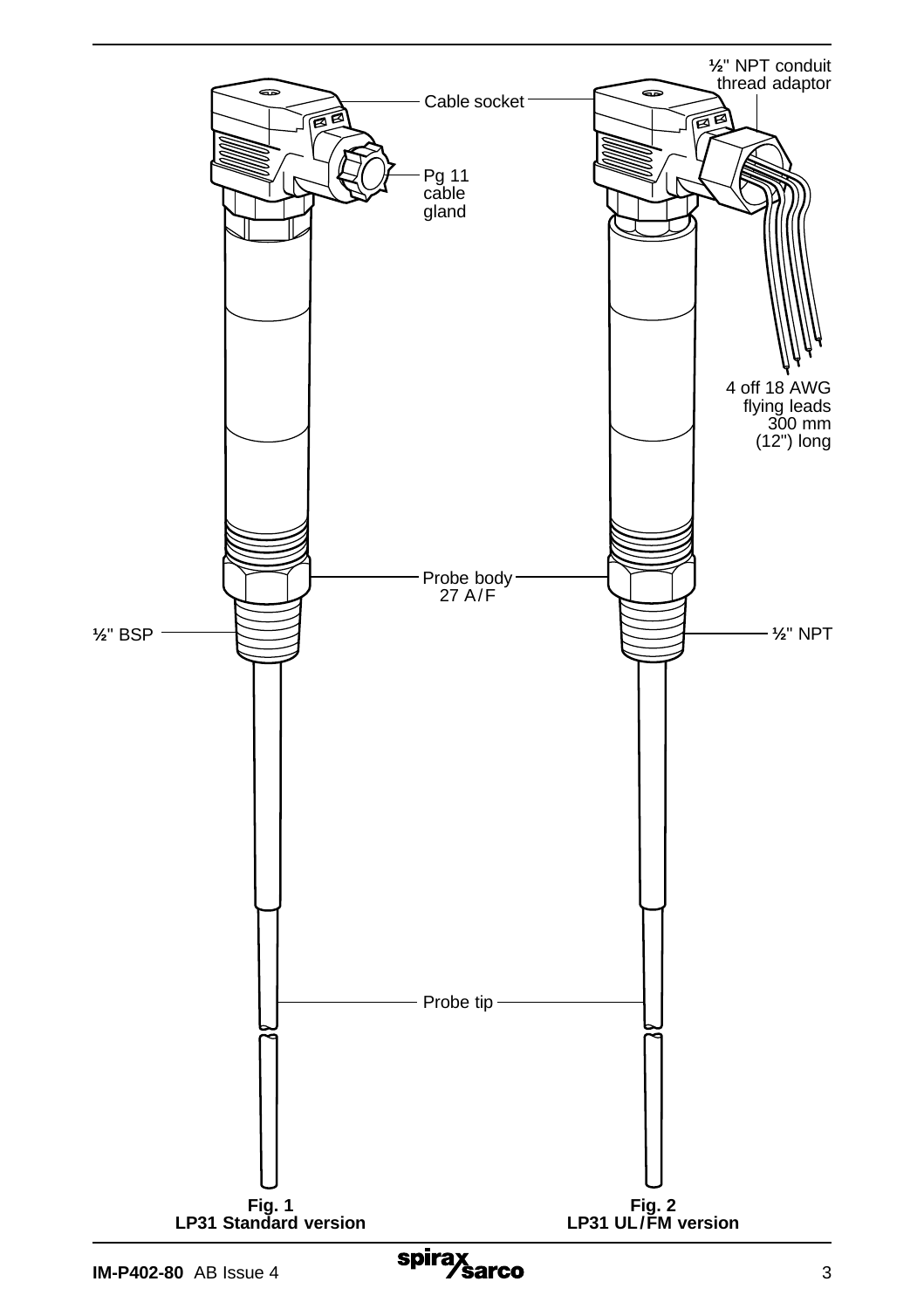## 3. Installation

#### **Before proceeding with any installation or maintenance read Section 1, 'General safety information'.**

The probe is normally installed directly in the boiler shell, in a protection tube of at least 80 mm (3") diameter, but can be mounted in an external chamber if regulations permit. The switching level is at the extreme end of the tip.

A DIN 43650 cable socket is supplied with each unit and is provided with a Pg 11 cable gland, or, for the UL/FM version, a **½**" NPT conduit thread adaptor with four flying leads.

In most shell boilers the water will 'swell' when it is firing, such that the actual water level will be higher than the level shown in the gauge glass. In practice this can be up to 50 mm (2") in very large boilers, reducing to about 10 mm ( $\frac{3}{8}$ ") in smaller ones. This difference in levels needs to be taken into consideration when cutting the probe tip to length.

When the probe is to be installed in the boiler, ensure it is positioned at least 1 metre (39") from any safety valve or steam take-off, as increased localised water levels may occur.

## **3.1 Procedure**

### **3.1.1 Caution:**

It is essential that the PTFE probe tip sleeving is not damaged during probe tip cutting.

- **-** Ensure the water is at the required alarm level, including any increase in level due to 'swelling'.
- **-** Mark a metal rod with a water soluble felt pen, and dip the boiler to find the depth from the top of the probe mounting flange to the water level. Alternatively, obtain this depth by transferring the level from the gauge glass.
- **-** Measuring from the underside of the probe body, cut the probe tip to 15 mm (**½**") less than the dipped length with a fine hacksaw and de-burr the end. See fig. 3. This takes the thread engagement into account.

Note: The minimum sleeved probe length is 30 mm (1<sup>1</sup>/<sub>8</sub>"), and the minimum exposed tip length 40 mm (1**½**"). Install the probe in a **½**" BSP (standard version) or **½**" NPT (UL/FM version) female connection.

### **3.1.2 Install the probe as follows:**

- **-** Ensure both male and female threads are in good condition.
- **-** Use up to three turns (no more) of PTFE thread sealing tape on the probe thread. **WARNINGS: Do not use excessive tape. Do not use paste type jointing compound.**
- **-** Fit and tighten the probe by hand initially use a suitable spanner to tighten the probe. Under no circumstances use a pipe wrench.
- **-** Due to the nature of a taper/parallel joint it is not possible to recommend tightening torque figures.
- **-** Do not overtighten there should always be visible thread on the probe.
- **Note:** The probe thread will not 'bottom out' (i.e. probe body hexagon contacts the face of the female screwed connection), unless there is excessive wear or an out-of-tolerance female thread, in which case it will be necessary to replace or re-work the flange or connection.

### **3.1.3 Subsequent removal and refitting:**

#### **WARNING: Ensure boiler or vessel is de-pressurised and vented to atmosphere before attempting to unscrew or remove the probe.**

- **-** Always use the correct size spanner not a pipe wrench.
- **-** Inspect male and female threads for signs of damage, which may have occurred through overtightening, leading to torn threads or even localised cold welding (galling/picking up).
- **-** If damage has occurred replace the probe.

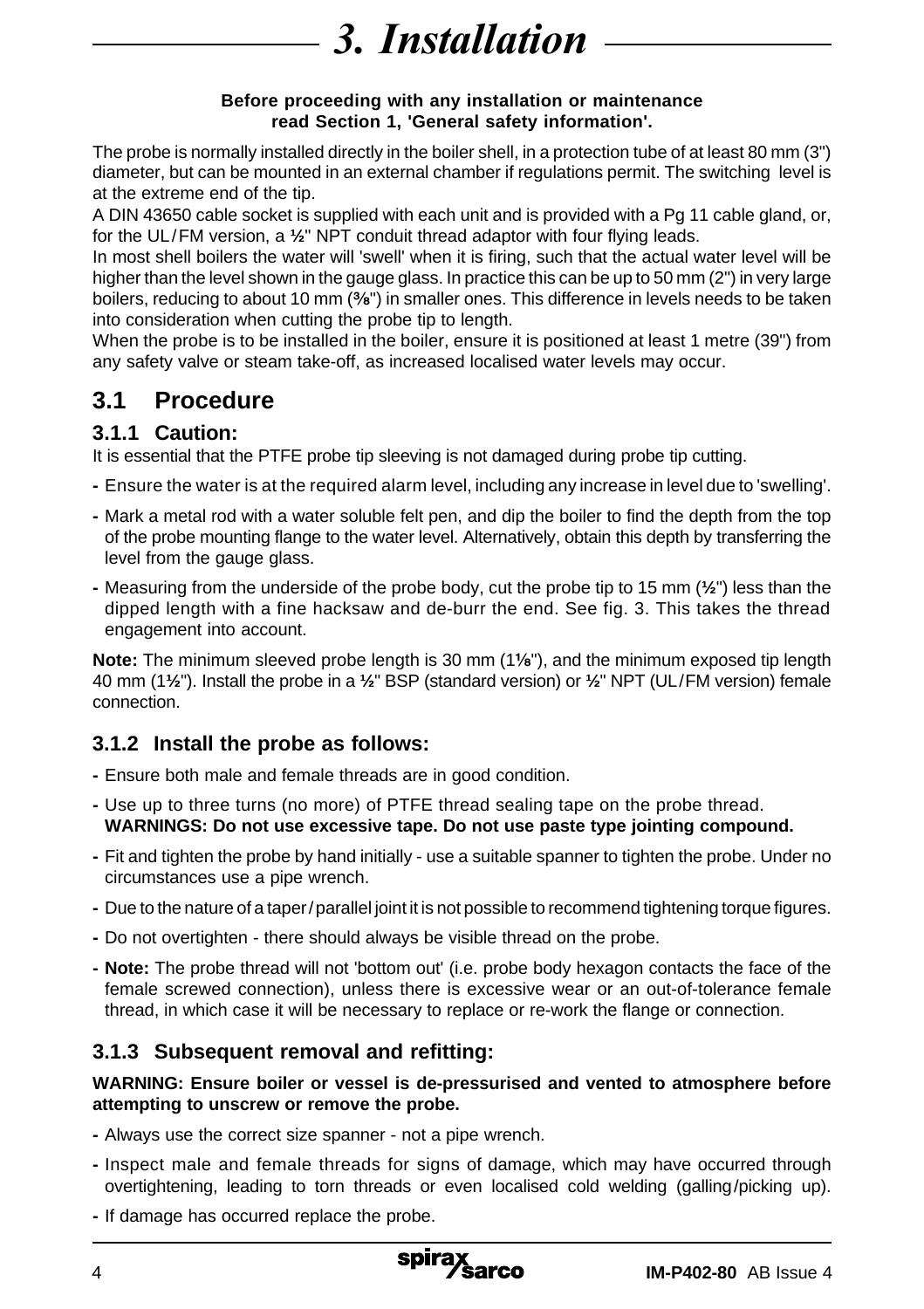

**Fig. 3 Installation**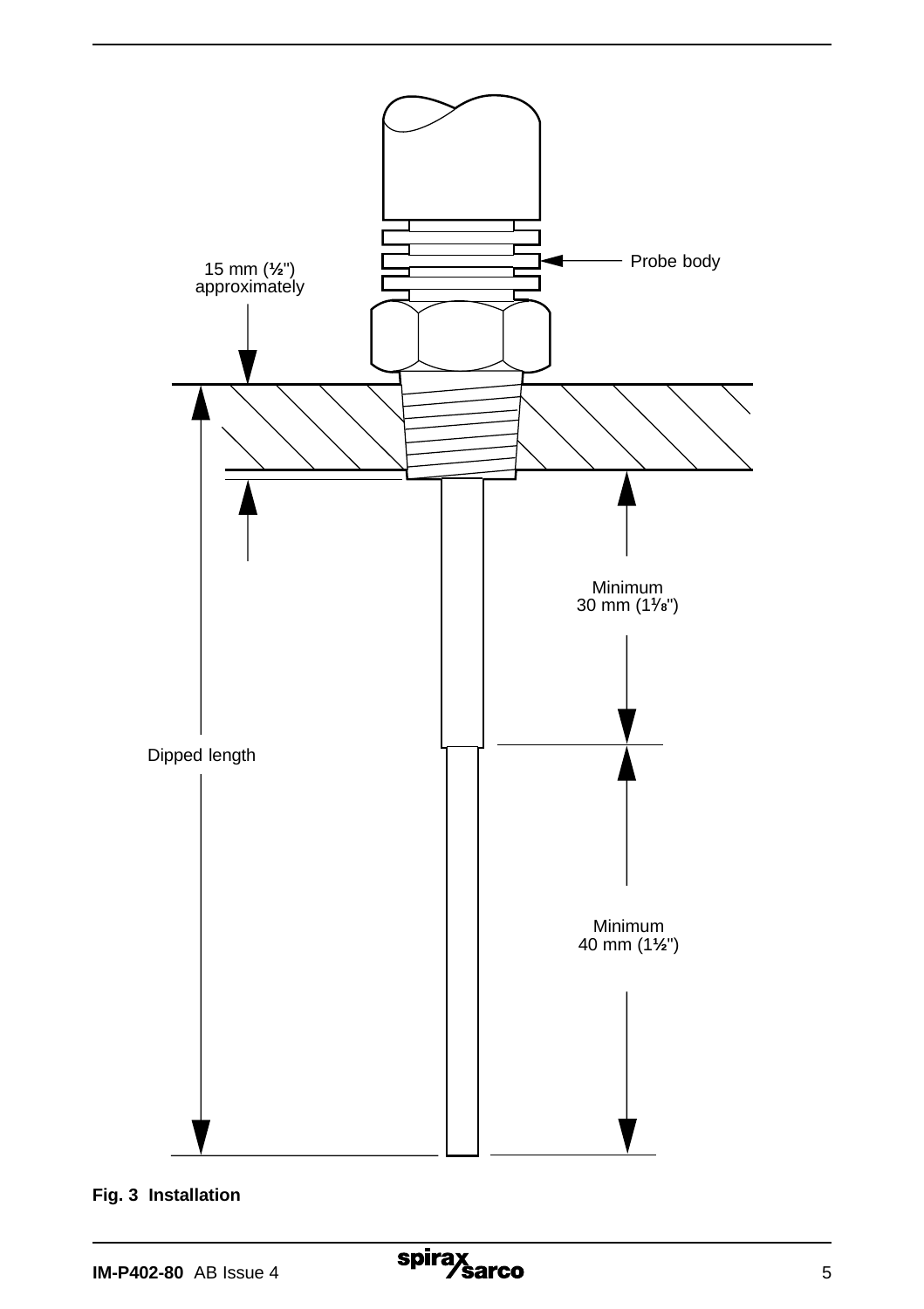# **4. Wiring**

Refer to the relevant controller documentation/wiring diagram for full details.

Cabling should be installed in accordance with BS 6739 - Instrumentation in Process Control Systems: Installation design and practice or local equivalent. For the US and Canadian installations the probe must be wired in accordance with the National and Local Electrical Code (NEC) or the Canadian Electrical Code (CEC).

Wiring should be carried out using 2 or 4 core, 1 mm**²** (18-16 AWG), high temperature screened cable, with a maximum length of 50 metres (165 ft). Pirelli FP 200 or Delta Crompton Firetuf OHLS are two suitable types for the standard LP31. For the UL/FM version NEC Class I screened cable with a suitable temperature rating (75**°**C/167**°**F minimum) must be used to connect the terminal box to the controller.

Ensure that sufficient cable length is provided to allow removal of the cable socket and to ensure that no strain is placed on the unit.

To unplug the cable socket, remove the central screw.

**Note: To provide environmental protection the probe is supplied with a gasket between the cable socket and the probe connector. To maintain environmental integrity, ensure gasket is always present when reconnecting cable socket and all contact surfaces are clean and undamaged.**

To gain access to the connector block within the cable socket, remove the central screw and withdraw the hinged cover.

#### **The connector block on the standard LP31 maybe rotated in 90° steps to facilitate wiring:**

- **-** Remove the retaining screw and withdraw the socket.
- **-** Remove connector block and reposition as required.

It is not possible to rotate the connector block on the UL/FM version.





**Fig. 4 Connector block removed from cable connector. Wired for use with an LC3000 controller as a high integrity, self-monitoring high level probe.**

**Fig. 5 Connector block removed from cable connector. Wired for use as a simple (nonself-monitoring) high or low level probe.**

## **4.1 Additional wiring information - UL/FM version**

The socket is supplied with four 18 AWG, 300 mm (12") long colour coded flying leads. These are to be cut to length and connected to a suitable metal terminal box. A length of flexible UL listed metal conduit is required between the probe and terminal box to provide environmental protection and easy electrical connection. The cable socket is provided with a **½**" NPT conduit adaptor for this purpose.

#### **WARNING:**

**The flying leads supplied with the probe are rated to 221°F (105°C). This temperature rating must not be exceeded.**

**The flexible conduit and terminal box are not to incorporate any other control wiring as this may damage or reduce the performance of the product.**

**It is not possible to rotate the cable socket in 90° steps, as with the non-listed LP31. To do so may damage the internal wiring.**

**Ensure that any condensation which might build up in the conduit network is prevented from accumulating in the probe cable connector and terminal box.**

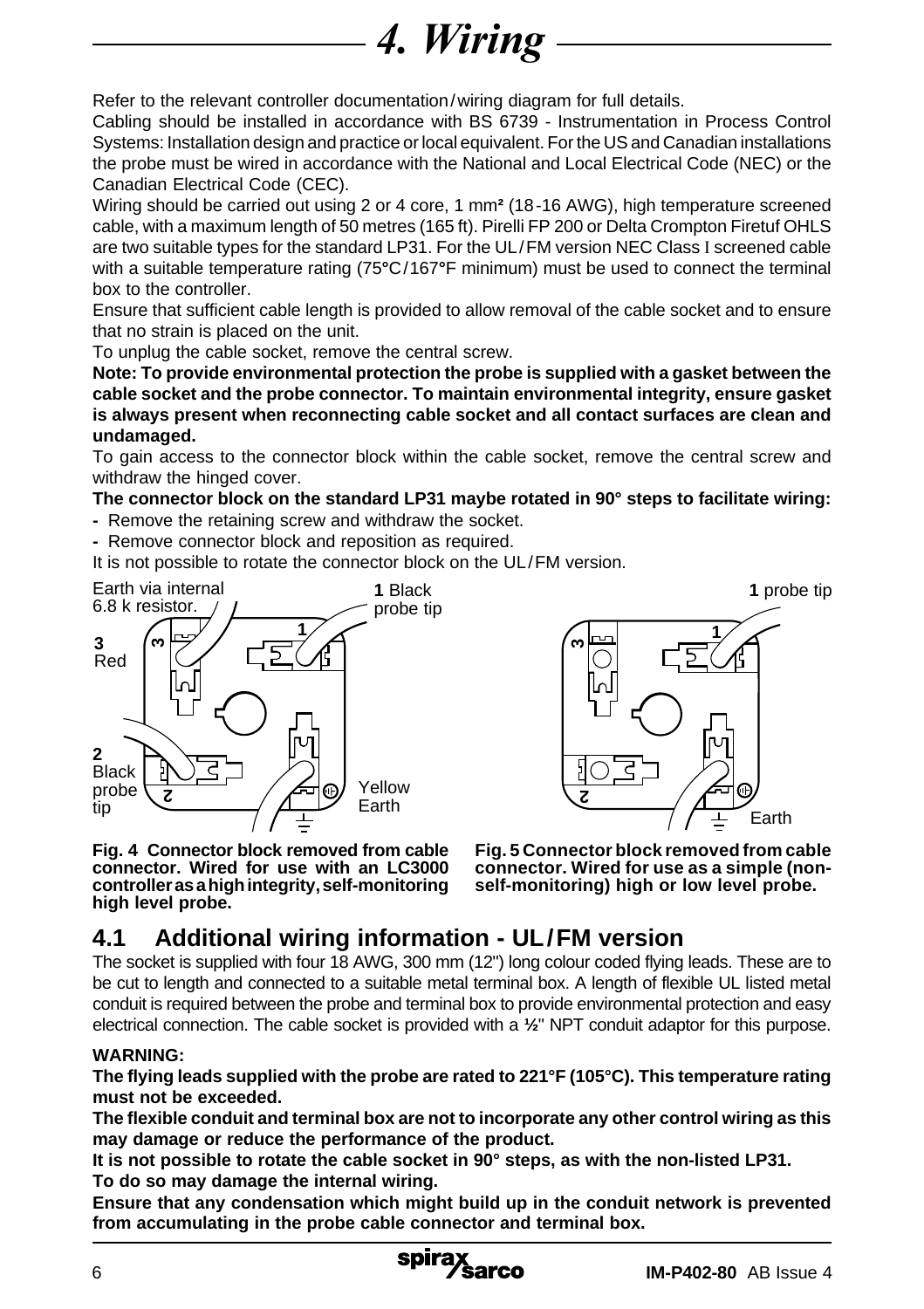